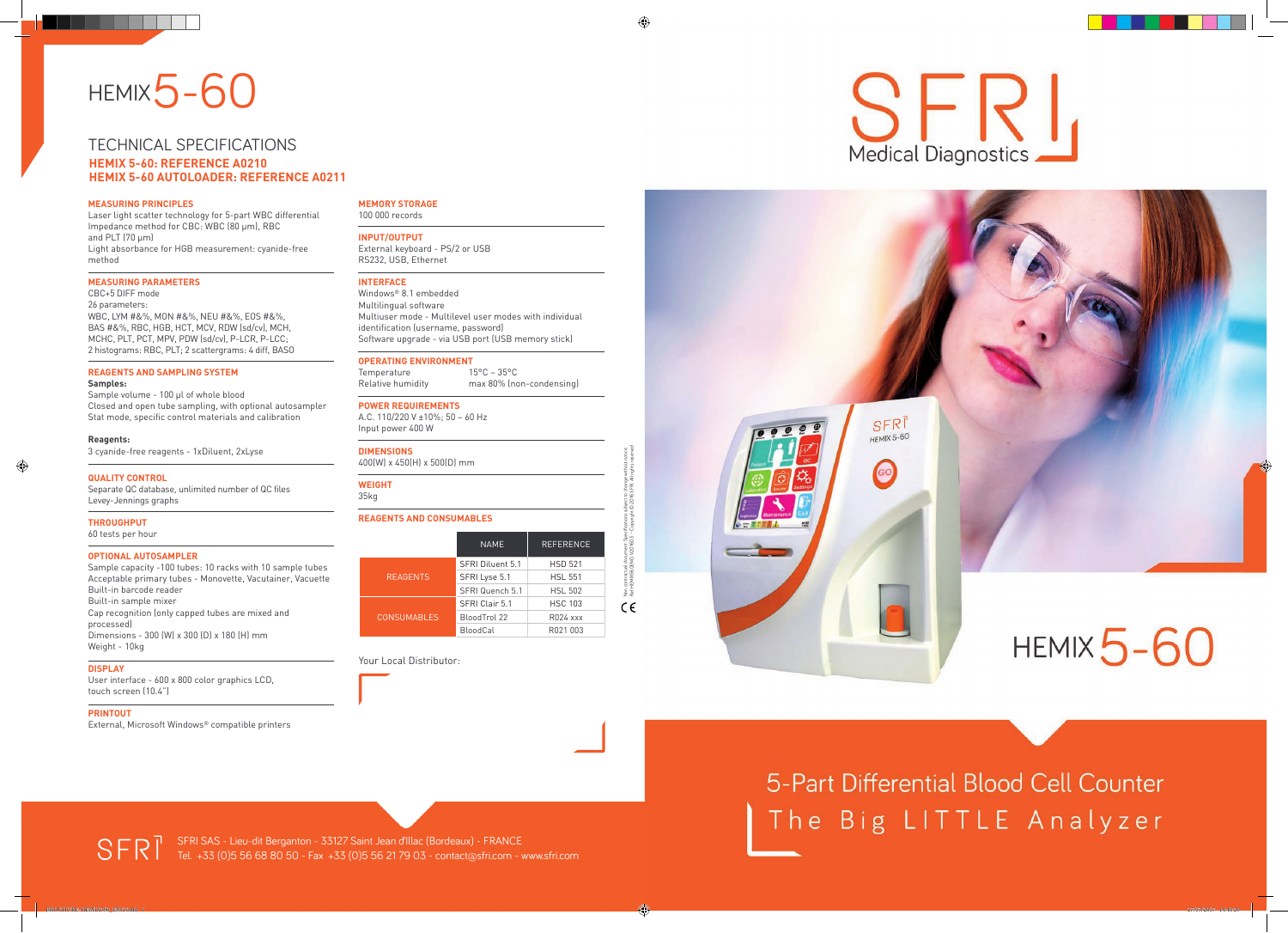

### **For Cost-sensitive Labs**

- 3 Reagents only **Easy maintenance -**
- 1 min/day and 10 mins/month High specificity &
- sensitivity insuring less control slides
- Minimum operational downtime



- **Patient results as good as** expensive analyzers
- Touch screen interface for unparralled ease of use Powerful software including: LIS bi-directional (HL7), full traceability of

# **For the Most Demanding Labs**

- Upgradable 4-in-1 analyser Intuitive multilingual Windows® interface
- **Minimal bench space**
- Only 3 reagents to manage **Modern design**
- **Less control slides**

operations and operators, comprehensive and exhaustive QC menu



# **For Guaranteed Peace of Mind**

- Closed reagent system to guarantee results
- Greater MTBF
- **Proven components in a** robust instrument
- **SFRI expert technical** support



## **For Guaranteed User Satisfaction**

# Even SMALL labs get to have HIGH QUALITY results

# **SFRI OFFERS SMALL AND MEDIUM SIZE LABS ACCESS TO THE SAME QUALITY AS BIG LABS AT 5 TIMES LESS THE COST!**







# **All-in-one Upgradable Instrument Excellent Accuracy**



Market reference blood cell counters are widely known on the market for the quality of their results but are very expensive, and are only used by big laboratories with high throughputs and budget.

#### **Conclusion:**

**The lower the CV the more reliable the results. The test shows that the HEMIX 5-60 results are just as good as the results obtained on the reference analyzers. The HEMIX 5-60 even obtains the best CV on** 



# **The HEMIX 5-60 results compete with big expensive analyzers from international market leaders!**

# **You can put your Trust in our Results**

\* Lab reference analyser

\*\*Correlation test conducted at the Bordeaux University Hospital on 344 samples on the lab's reference analyzer and the SFRI HEMIX 5-60 with comparison to the manual slide reading method

|                                                  | SFRI HEMIX 5-60 | Backman Coulter<br>LH780* |
|--------------------------------------------------|-----------------|---------------------------|
| <b>SPECIFICITY</b>                               | 76.5%           | $67.1\%**$                |
| <b>SENSITIVITY</b>                               | 75.8%           | $76.5\%**$                |
| <b>POSITIVE PREDICTION</b><br><b>VALUE (PPV)</b> | 25.5%           | $20.3\%**$                |
| <b>NEGATIVE PREDICTIVE</b><br><b>VALUE (NPV)</b> | 96.7%           | 96.3%**                   |

# **> Advanced flagging system for leukocyte immature populations**

**> Very high specificity: Better prediction for both negative and positive samples**

# **> Higher linearity equals less dilution for high concentrated samples**

# **> Excellent accuracy ensures reproducible**

# **results**

| LINEARITY RANGE |                               |            |                       |  |  |
|-----------------|-------------------------------|------------|-----------------------|--|--|
| <b>WBC</b>      | $0.2 - 100.0 10\frac{3}{\mu}$ | <b>HGB</b> | $1.1 - 22.2$ g/dl     |  |  |
| R <sub>BC</sub> | $0.36 - 7.19 10^{6}/\mu$      | <b>PIT</b> | $15 - 2000$ $103/\mu$ |  |  |

# **Excellent Linearity and wide Measuring Range**